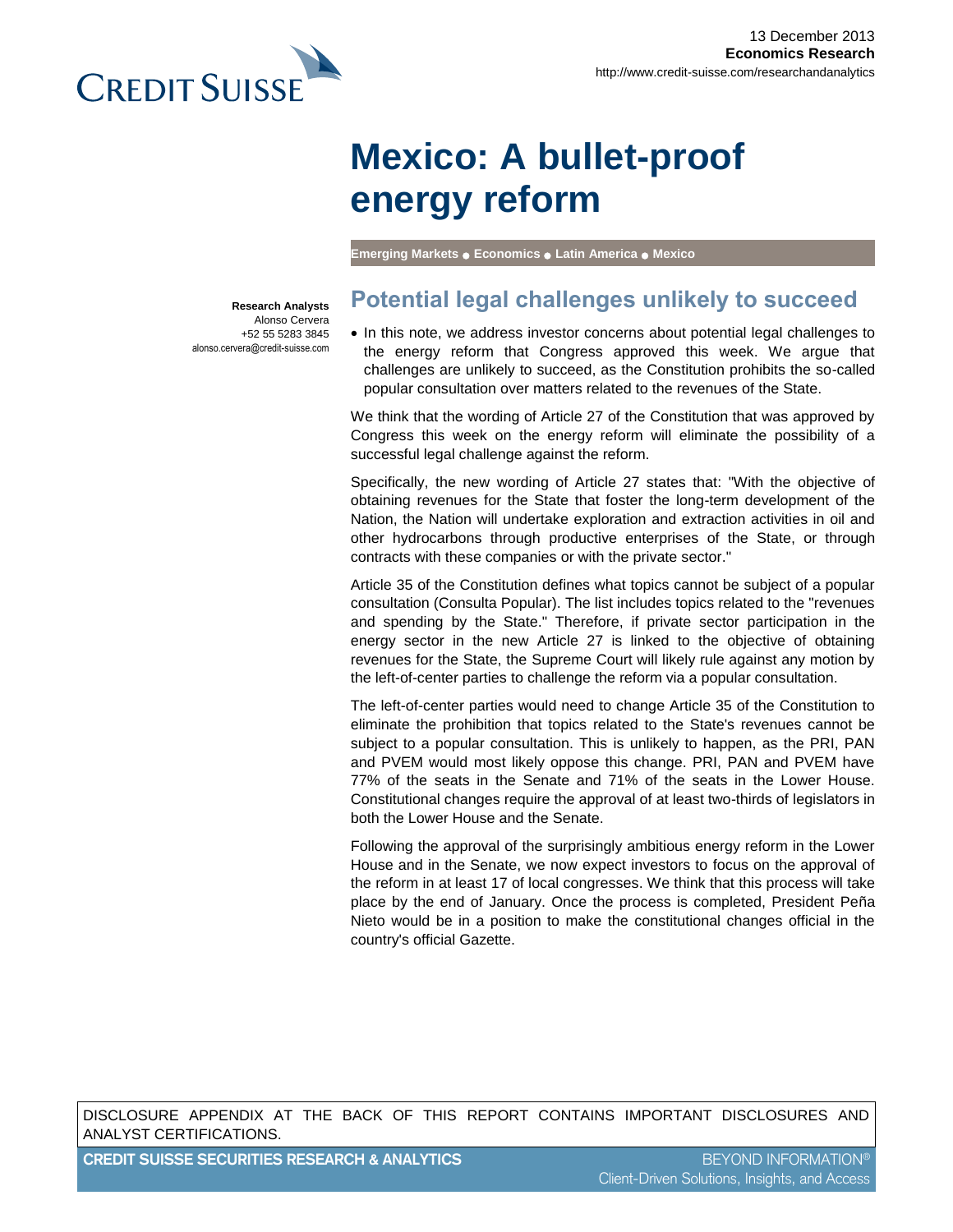

## **GLOBAL FIXED INCOME AND ECONOMIC RESEARCH**

**Dr. Neal Soss**

**Global Head of Economics and Demographics Research** (212) 325 3335

neal.soss@credit-suisse.com

**Eric Miller Co-Head, Securities Research & Analytics**  (212) 538 6480 eric.miller.3@credit-suisse.com

## **ECONOMICS AND DEMOGRAPHICS RESEARCH**

#### **GLOBAL / US ECONOMICS**

**Dr. Neal Soss** (212) 325 3335 neal.soss@credit-suisse.com **Jay Feldman** (212) 325 7634 jay.feldman@credit-suisse.com

**Dana Saporta** (212) 538 3163

dana.saporta@credit-suisse.com

**Isaac Lebwohl** (212) 538 1906 isaac.lebwohl@credit-suisse.com

**LATIN AMERICA (LATAM) ECONOMICS**

**Alonso Cervera Head of Latam Economics** 52 55 5283 3845 [alonso.cervera@credit-suisse.com](mailto:alonso.cervera@csfb.com) Mexico, Chile

**Casey Reckman** (212) 325 5570 casey.reckman@credit-suisse.com Argentina, Venezuela

**Daniel Chodos** (212) 325 7708 daniel.chodos@credit-suisse.com Latam Strategy

**Juan Lorenzo Maldonado** (212) 325 4245 juanlorenzo.maldonado@credit-suisse.com Colombia, Peru

**Di Fu** (212) 538 4125 di.fu@credit-suisse.com

#### **BRAZIL ECONOMICS**

**Nilson Teixeira Head of Brazil Economics** 55 11 3701 6288 nilson.teixeira@credit-suisse.com

**Daniel Lavarda** 55 11 3701 6352 daniel.lavarda@credit-suisse.co

**Iana Ferrao** 55 11 3701 6345 iana.ferrao@credit-suisse.com

**Leonardo Fonseca** 55 11 3701 6348 leonardo.fonseca@credit-suisse.com **Paulo Coutinho** 55 11 3701-6353 paulo.coutinho@credit-suisse.com

violante.dicanossa@credit-suisse.com

**Violante di Canossa** 44 20 7883 4192

#### **EURO AREA / UK ECONOMICS**

**Neville Hill Head of European Economics** 44 20 7888 1334 neville.hill@credit-suisse.com

**Axel Lang** 44 20 7883 3738 axel.lang@credit-suisse.com

[berna.bayazitoglu@credit-suisse.com](mailto:berna.bayazitoglu@csfb.com)

alexey.pogorelov@credit-suisse.com Russia, Ukraine, Kazakhstan

hiromichi.shrirakawa@credit-suisse.com

takashi.shiono@credit-suisse.com

**Berna Bayazitoglu Head of EEMEA Economics** 44 20 7883 3431

**Alexey Pogorelov** 7 495 967 8772

**Hiromichi Shirakawa Head of Japan Economics** 81 3 4550 7117

**Takashi Shiono** 81 3 4550 7189

**Turkey** 

**Christel Aranda-Hassel** 44 20 7888 1383 christel.aranda-hassel@credit-suisse.com

**Steven Bryce** 44 20 7883 7360 steven.bryce@credit-suisse.com

[sergei.voloboev@credit-suisse.com](mailto:sergei.voloboev@credit-suisse.com) Russia, Ukraine, Kazakhstan

natig.mustafayev@credit-suisse.com EM and EEMEA cross-country analysis

**Sergei Voloboev** 44 20 7888 3694

**Natig Mustafayev** 44 20 7888 1065

**Dong Tao**

China

**Head of NJA Economics** 852 2101 7469

**Santitarn Sathirathai** 65 6212 5675

[dong.tao@credit-suisse.com](mailto:dong.tao@csfb.com)

santitarn.sathirathai@credit-suisse.com Regional, Malaysia, Thailand

**Carlos Teixeira** 27 11 012 8054

carlos.teixeira@credit-suisse.com South Africa

**Nimrod Mevorach** 44 20 7888 1257 nimrod.mevorach@credit-suisse.com EEMEA Strategy, Israel

**Gergely Hudecz** 33 1 7039 0103

gergely.hudecz@credit-suisse.com Czech Republic, Hungary, Poland

**JAPAN ECONOMICS NON-JAPAN (NJA) ECONOMICS Robert Prior-Wandesforde** 65 6212 3707

robert.priorwandesforde@credit-suisse.com Regional, India, Indonesia, Australia

**Michael Wan** 65 6212 3418 michael.wan@credit-suisse.com Singapore, Philippines

**Christiaan Tuntono** 852 2101 7409 christiaan.tuntono@credit-suisse.com Hong Kong, Korea, Taiwan

**Weishen Deng** 852 2101 7162 weishen.deng@credit-suisse.com China

### **GLOBAL DEMOGRAPHICS & PENSIONS RESEARCH**

**Dr. Amlan Roy Head of Global Demographics** 44 20 7888 1501 amlan.roy@credit-suisse.com

**Sonali Punhani** 44 20 7883 4297 sonali.punhani@credit-suisse.com **Angela Hsieh** 44 20 7883 9639 angela.hsieh@credit-suisse.com

44 20 7883 9315 mirco.bulega@credit-suisse.com **EASTERN EUROPE, MIDDLE EAST AND AFRICA (EEMEA) ECONOMICS**

44 20 7888 6827 giovanni.zanni@credit-suisse.com **Mirco Bulega**

**Giovanni Zanni**